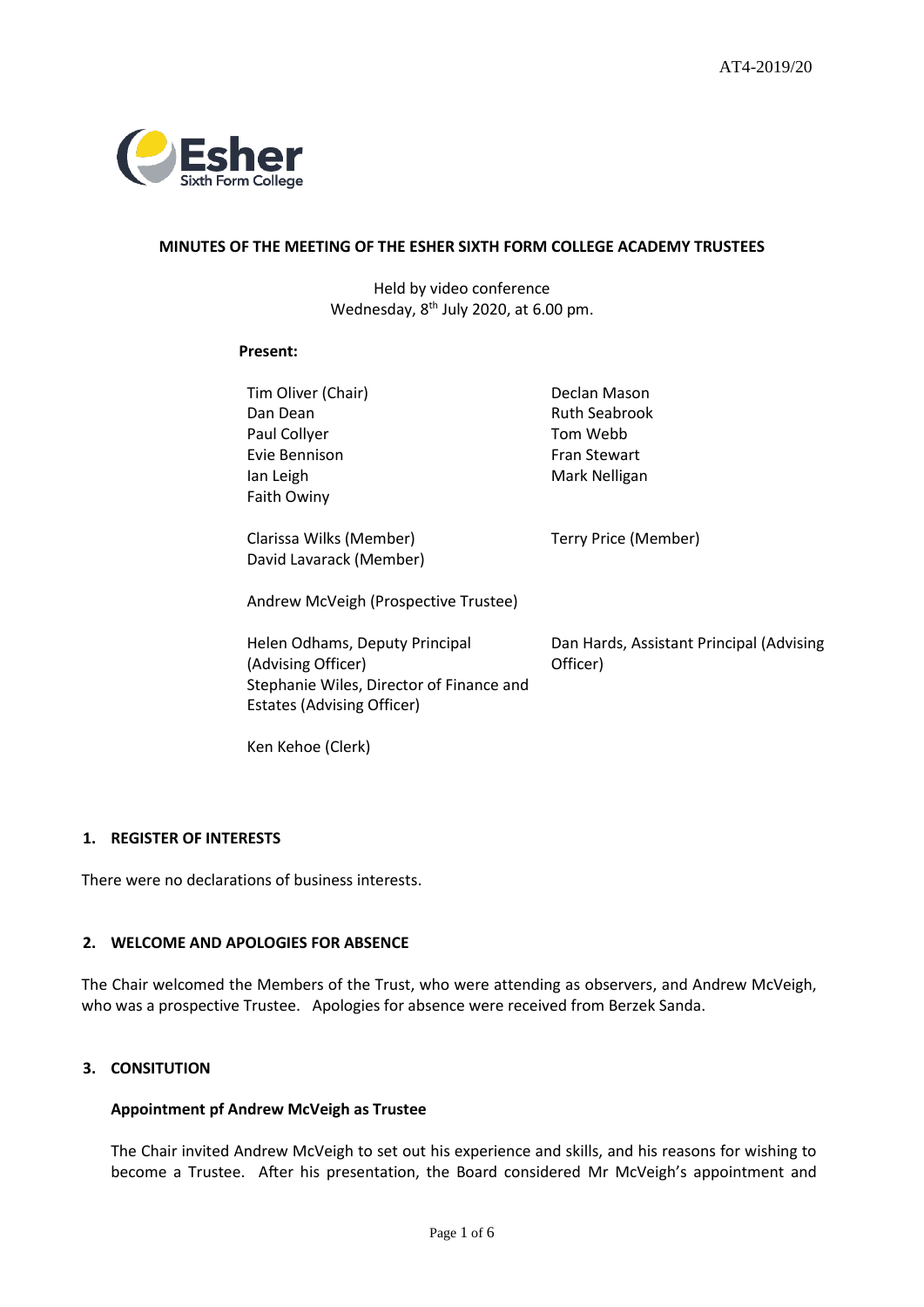unanimously agreed to recommend his appointment to the Members of the Trust. The Board also agreed that it was important to diversify recruitment to the Board of Trustees.

**Action**: The Clerk to prepare a Resolution for the Members of the Trust seeking their agreement to the appointment of Andrew McVeigh to the Board of Trustees.

**Action**: The Clerk to investigate possible options to diversify the recruitment of Trustees.

### **Student Trustees**

The Principal informed the Board that Faith Owiny and Evie Bennison had been elected as President and Vice-President of the Student Union and had therefore joined the Board. The Chair welcomed the two new Student Trustees.

## **Business Interests**

The Board were reminded that they would be asked, over the summer, to complete a return of their business interests and that Trustees' business interests would be published.

## **Schedule of Meeting dates 2020/21**

The Board agreed the meeting dates for 2020/21.

## **Member's Annual General Meeting**

The Chair invited Terry Price to update the meeting on the timing of the first AGM. Terry Price said that no date had yet been set but that Members were looking to have the meeting in December after the next meeting of Trustees. The Chair of Trustees and the Principal would attend.

# **4. MINUTES OF THE LAST MEETING**

The Board approved the minutes of the Board of Trustee meeting of 25<sup>th</sup> March 2020.

#### **5. MATTERS ARISING**

There were no matters arising.

### **6. PRINCIPALS'S REPORT**

#### **Update on College response to COVID 19**

The Principal updated the Board on the College's response to the COVID 19 crisis. They had adopted a three-part approach focussing on priority students, ten curriculum pilots to inform planning for the new Academic Year and 1-to-1 Progress Review sessions.

Dan Hards informed the Board that initially 31 Vulnerable students (Looked After Children or those with an EHCP) had been offered the opportunity to attend the site but none had taken up the offer. When it had become possible they had extended the offer of on-site learning to 372 students comprising the vulnerable students, SEN students, and those where there were concerns about their academic progress. 167 students had attended either a morning or afternoon session.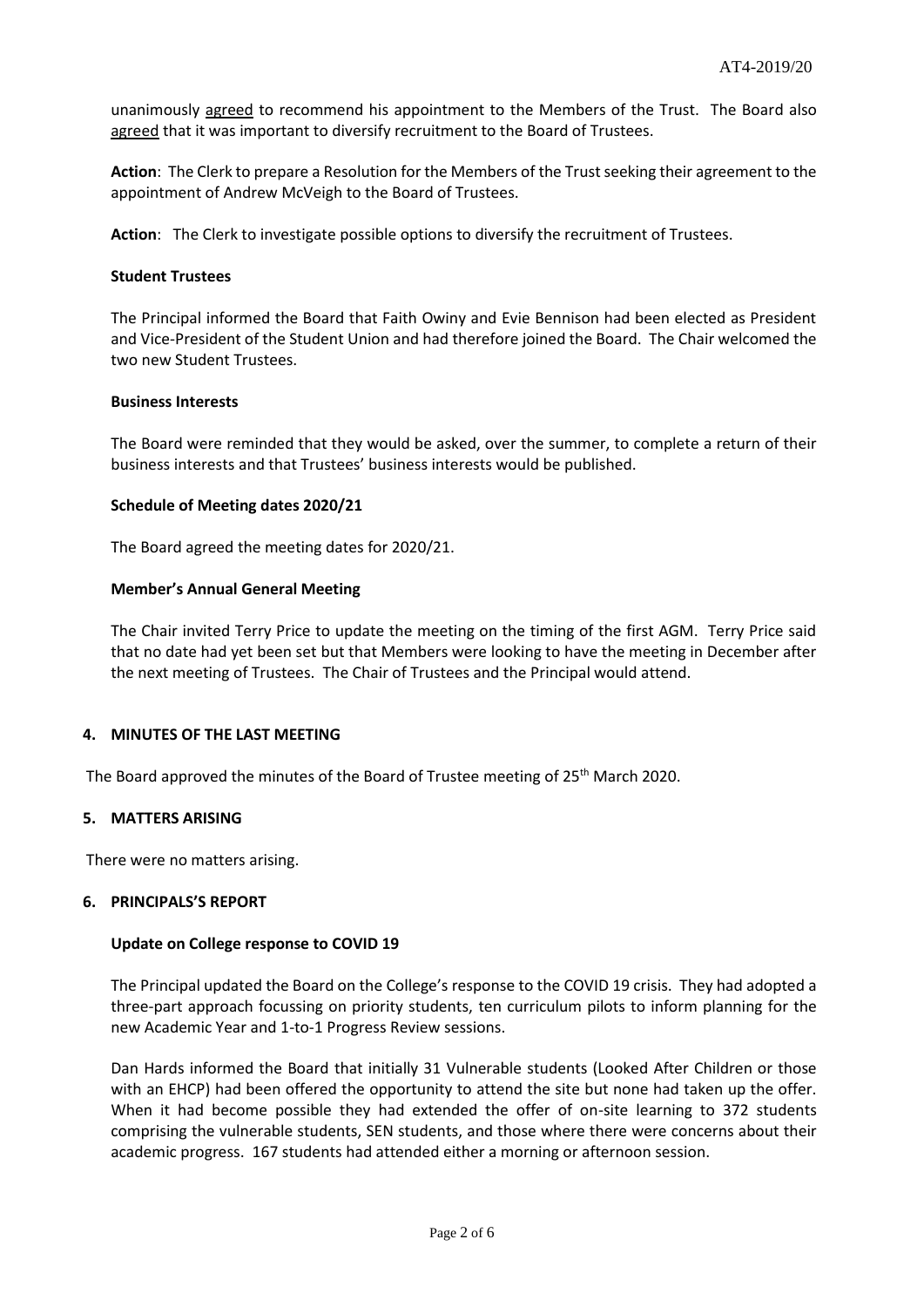He also noted that Nurses support had also been opened and that 39 students had attended for support/help between 9 and 26 June.

Helen Odhams updated the Board on the curriculum pilots. These had taken place across 3 Divisions for 2 weeks and covered a range of subjects including practical subjects. Some students had been in the class with the teacher and some at home. There had been lots of feedback and the students had been positive. For the staff, the issues were technical – where to best set up the camera in the class, how to ask and answer questions so that those present and those learning remotely could be engaged, and how to deal with screen sharing issues. Following on from the pilot, Dan Loughlin had delivered IT training for the staff on the INSET day; they were putting together top tips for the staff; and they were looking at the experience of other Colleges.

The Principal noted that, based on current guidance, to maintain COVID 19 security, they were assuming that they would have about half the students in at any one time in the next term, with the other half learning at home. It would be a mix of 6.1 and 6.2 students. But they would not be able to finalise plans until the end of the Summer.

The Director of Finance and Estates provided further information on the steps that would be taken to ensure COVID security. There would be a one-way system within the College, 50 hand sanitiser stations, Perspex screens and sealed bins for the disposal of masks. All classes were set up so that the students faced forwards and there was a 1 metre distance between them. The College had also engaged two new day cleaners to clean common surfaces during the day.

The Principal updated the Board on recruitment and enrolment of students. He noted that the recruitment drive had been a huge undertaking for the Marketing and IT Departments and had involved an online Introduction Day, live Q&A sessions, and curriculum videos. The results had been positive with 81% saying they were very likely to choose Esher and 93% saying that they were likely or very likely to choose the College. Turning to enrolment, he noted that this would be done in person and may therefore take longer than normal.

Turning to the exam arrangements for this year, the Principal noted that they might see severalsubject access requests as students sought to access their centre assessments. He also noted that, while students had the right to take exams in the autumn, they were, in general, advising against this.

Finally, the Principal informed the Board that, despite the crisis, the College would be fully staffed in the next Academic Year.

In discussion, Trustees:

- Asked what the College could do to minimise the impact of home conditions and insufficient access to IT equipment on the ability of students to engage with the College's offering? The Principal responded that they would seek to identify vulnerable students in the new cohort and that they could use bursary monies to fund the necessary IT equipment.
- Commended the Principal, the SLT and all staff on the actions that had been taken in response to the COVID crisis and the care and offering they had made to the students. It had been more varied, and engaged a greater number of students, than many other institutions.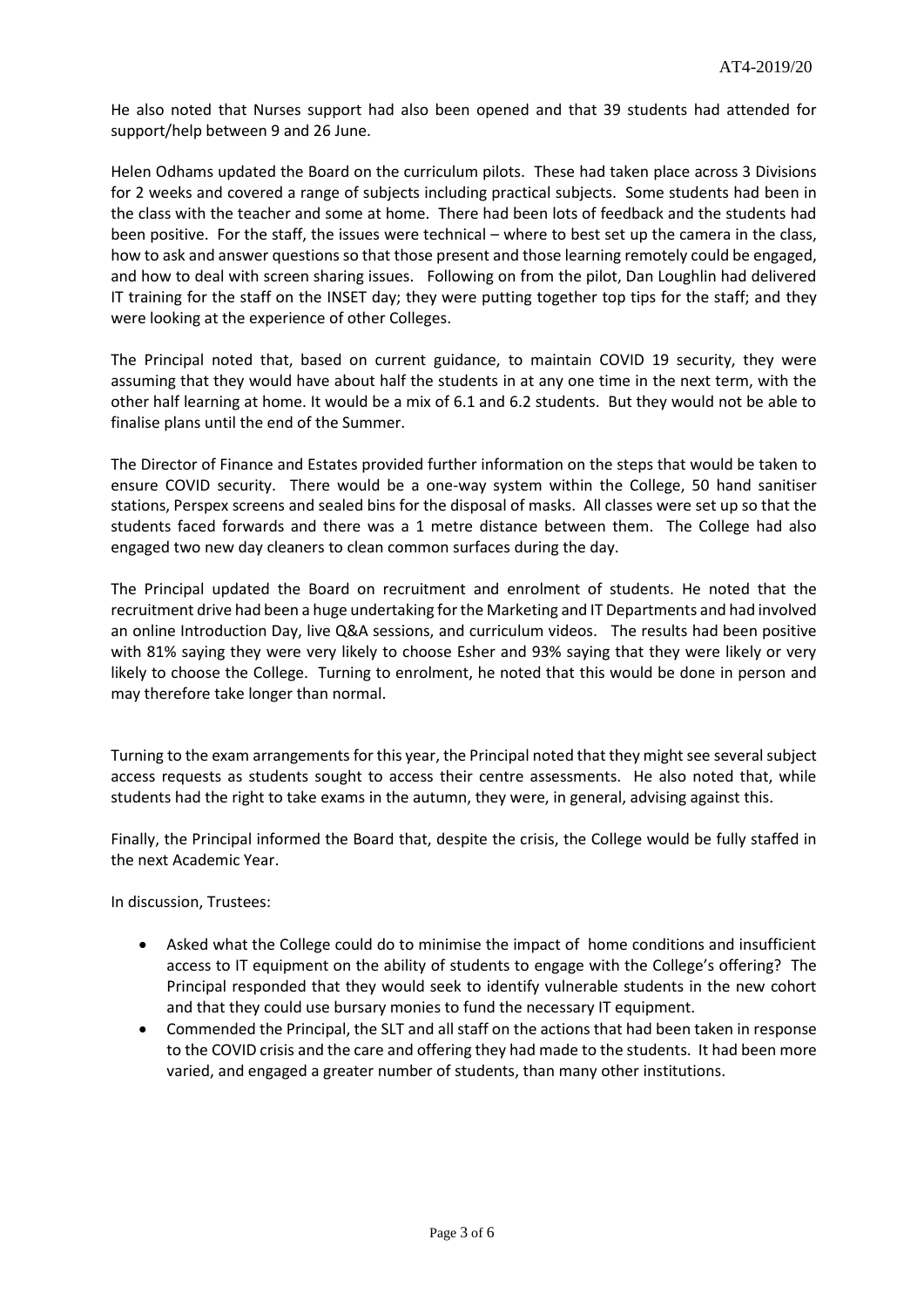## **Finance Reports and approval of 2020/21 Budget**

The Director of Finance and Estates introduced the Finance Reports and the 2020/21 Budget. She noted that, because of lagged funding, the next year was solid. The year 2021/22 might be difficult if the COVID crisis hit student recruitment and the College did not get the TPS grant, but it had the reserves to cope. The 2022/23 budget would be back to normal if the crisis had abated.

The Board approved the Finance Reports and the 200/21 Budget.

### **Review of Quality Improvement Plan**

The Deputy Principal took the Board through the outcome of the Plan, noting that the COVID 19 crisis had had an impact. On Target 4, there had been much work to increase the percentage of A\* grades and this would affect the centre assessed grades. Targets 15 and 22 had now been Achieved. Targets 11, 12 and 13 would be carried forward into next year's plan. On Target 20, preparations for OFSTED, the Deputy Principal noted that much work had been done but that the COVID 19 crisis had intervened. She noted that the Inspections had been suspended until January 2021 but that OFSTED would be undertaking visits in the Autumn term including to Colleges.

In response to a question from a Trustee on Target 19, the Deputy Principal informed the Board that Sunbury Manor had been added to the list of key partner schools as the school met the necessary criteria.

The Board welcomed the excellent overview from the Deputy Principal.

### **Health and Safety Report**

The Director of Finance and Estates introduced the Health and Safety Report. She noted that the review of the Health and Safety Policy had been missed because of the COVID 19 crisis but that it would be reviewed in the Autumn Term. The focus of the Health and Safety effort had been on safety while the College was closed and during its re-opening.

In response to a question about how a COVID secure catering service would be provided in September, the Director set out the background and explained that there will have to be a streamlined catering service and that she was in discussion with the contractor about how this would be achieved.

#### **7. FINANCIAL REGULATIONS**

The Director of Finance and Estates introduced the Financial Regulations. The Regulations had been considered by the Finance and Estates, and Audit, committees and had been recommended by those committees.

The Board agreed the Financial Regulations.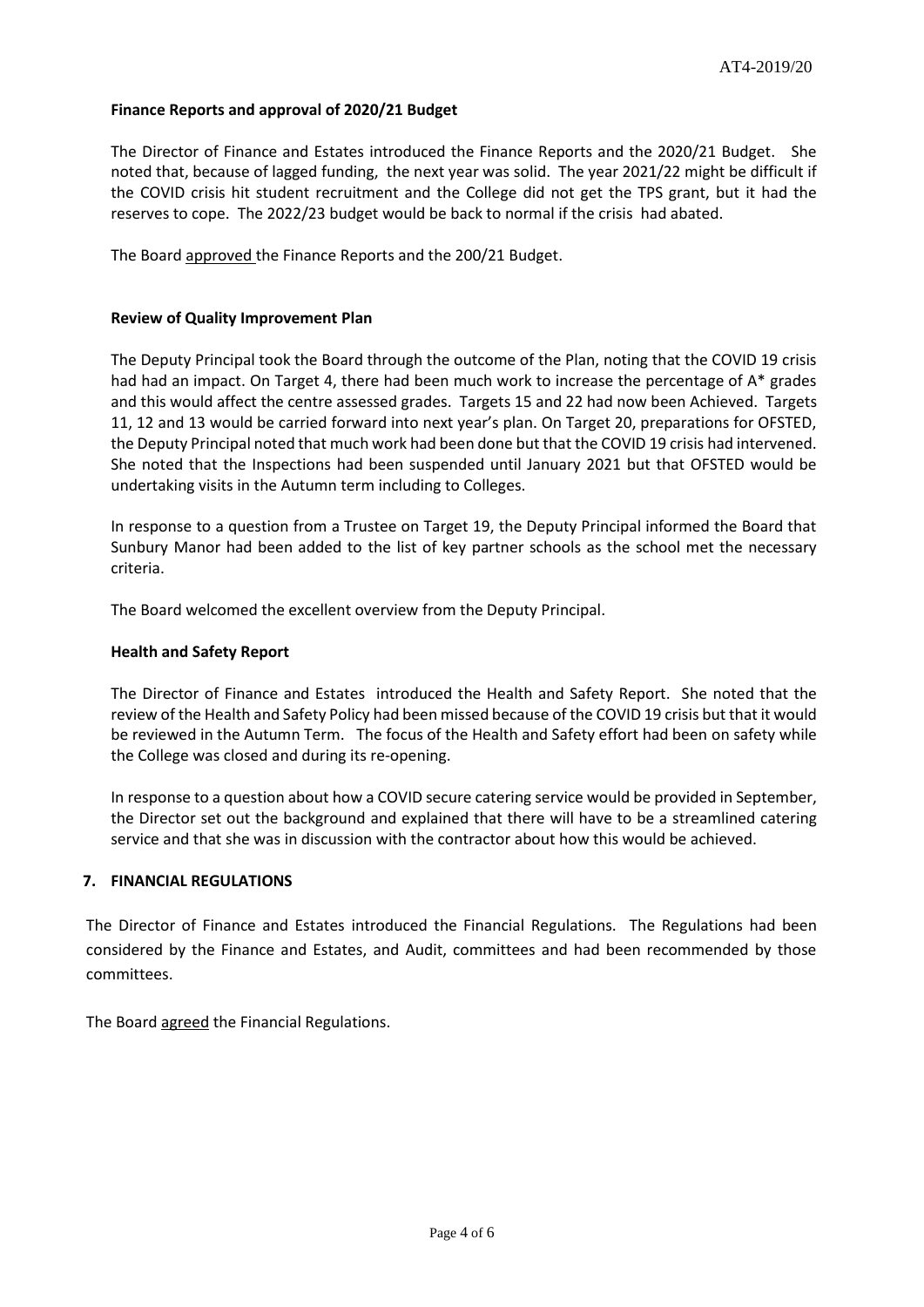# **8. REPORT BACK FROM COMMITTEES**

## **Audit**

Ian Leigh informed the Board that the very comprehensive and clear draft minutes recorded a long and varied meeting. He highlighted two pieces of work. The committee had considered the Strategic and COVID Risk Registers and had been very impressed with the work that had gone into them. It had also looked at the Disaster Management Strategy. This was a very useful document, covering many issues relevant to the COVID 19 crisis.

## **Finance and Estates**

Paul Collyer informed the Board that the committee had considered a range of issues including the Director of Finance and Estate's successful negotiation of the retention of the pro-rata underspend, the handling of the contracts for the Performing Arts building project and catering, and the impact of the COVID 19 crisis. Overall, the College looked in good shape.

## **Strategy and Policy**

Tim Oliver noted that the main items from the Committee had been dealt with elsewhere on the agenda.

## **9. LINK GOVERNOR REPORTS**

Dan Hards (Safeguarding) informed the Board that COVID 19 Annexes to the Safeguarding Policy had been adopted and that the Keeping Children Safe in Education 2020 would be incorporated into the policy by September 2020.

Ruth Seabrook (Equality and Diversity) highlighted the work that had been going on in the wake of the Black Lives Matter movement.

#### **10. ANY OTHER BUSINESS**

None.